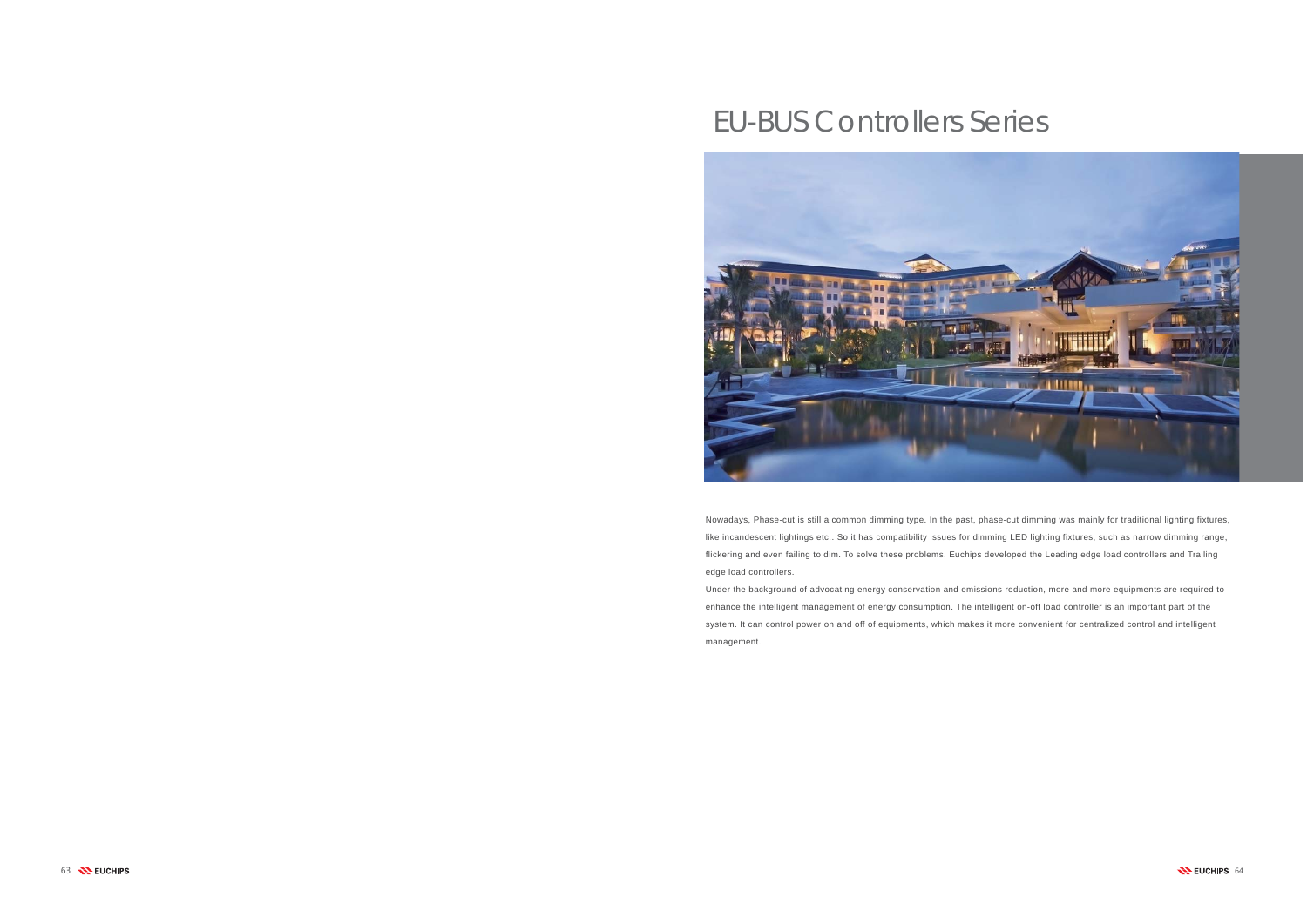EUR0820

Relay Switch Controller

Feed-through power circuit design

Meets DMX512(1990)/RDM and DALI IEC62386 protocol

Standard 35 mm din rail, convenient installation

Features

Output relay controlled 8 channel, max current of each channel is 20A

There is an emergency button for each channel to switch on or off the channel

 $CB$   $C$   $\&$  RoHS  $C$ 



Parameter

#### Parameter



# EU-BUS Controllers Series EU-BUS Controllers Series

### Phase Cut & 0-10V Dimming Controller

- Meets DMX512(1990)/RDM and DALI IEC62386 protocol
- Output phase cut dimming signal and their synchronous DC 0-10V dimming signal
- phase cut dimming controller can work as leading edge (LPC) mode,
- trailing edge(TPC) mode or switch mode
- Built-in OLED, the user can operate more conveniently
- Set fades time of each channel separately, range of 0.1-10s
- Standard 35 mm din rail, convenient installation
- Each circuit is equipped with emergency switch that control full brightness (100%) CB C & RoHS CE
- DMX512(1990)/RDM , DALI IEC62386 , EU-BUS
	- MOSFET, please take 5A\*PF as output
	- for each circuit) for DC0-10V  $)$

# Features

### Features

- ▶ Meets DMX512(1990)/RDM,DALI IEC62386 protocol
- With OLED display and manual button, the user can operate more conveniently
- Output 8 channel phase cut or switch signal, max current of each channel is 2A
- ▶ 6.3A fuse delay protection for each 2 outputs
- ▶ Output 12VDC, supply for control system
- Set fade time of each channel separately, range of 0.1-10s
- Standard 35 mm din rail, convenient installation
- $\triangleright$  Can save up to 8 events
- suitable for use with TRIAC dimming driver, incandescent, low voltage, neon and selected fluorescent fixtures.CB C & RoHS CE

50/60Hz 90)/RDM, DALI IEC62386, EU-BUS

63.2mm(L\*W\*H),standard 35mm din rail

- 
- 
- 
- 
- 
- 
- 
- output function

# Input voltage 100-240VAC

| 5A*4Ch(AC                     |
|-------------------------------|
| current limit t<br>20mA*4Ch(f |
| 100A                          |
| 975g                          |
| 222.5*93.4*6                  |

65 **WEUCHIPS** 



## EUMA0405

### Leading Edge Controller

## EUT0802

Input control signal

 $G.W.(q)$ 

Maximum output current of phase cut

Maximum inrush current limit per channel

Maximum output signal current

Equipment size 222.5\*93.4\*63.2mm(L\*W\*H),standard 35mm dinrail

| Input voltage        | 100-240VAC   |
|----------------------|--------------|
| Input control signal | DMX512(199   |
| Max output current   | $2A*8Ch$     |
| G.W.(q)              | 1050g        |
| Equipment size       | 222.5*93.4*6 |

#### Parameter

| Input voltage        | 100-240VAC 50/60Hz                               |
|----------------------|--------------------------------------------------|
| Input control signal | DMX512(1990)/RDM, DALI IEC62386, EU-BUS          |
| Max output current   | 20A*8Ch                                          |
| G.W.(q)              | 1050g                                            |
| Equipment size       | 222.5*93.4*63.2mm(L*W*H), standard 35mm din rail |



### EU-BUS Dimming System Solution